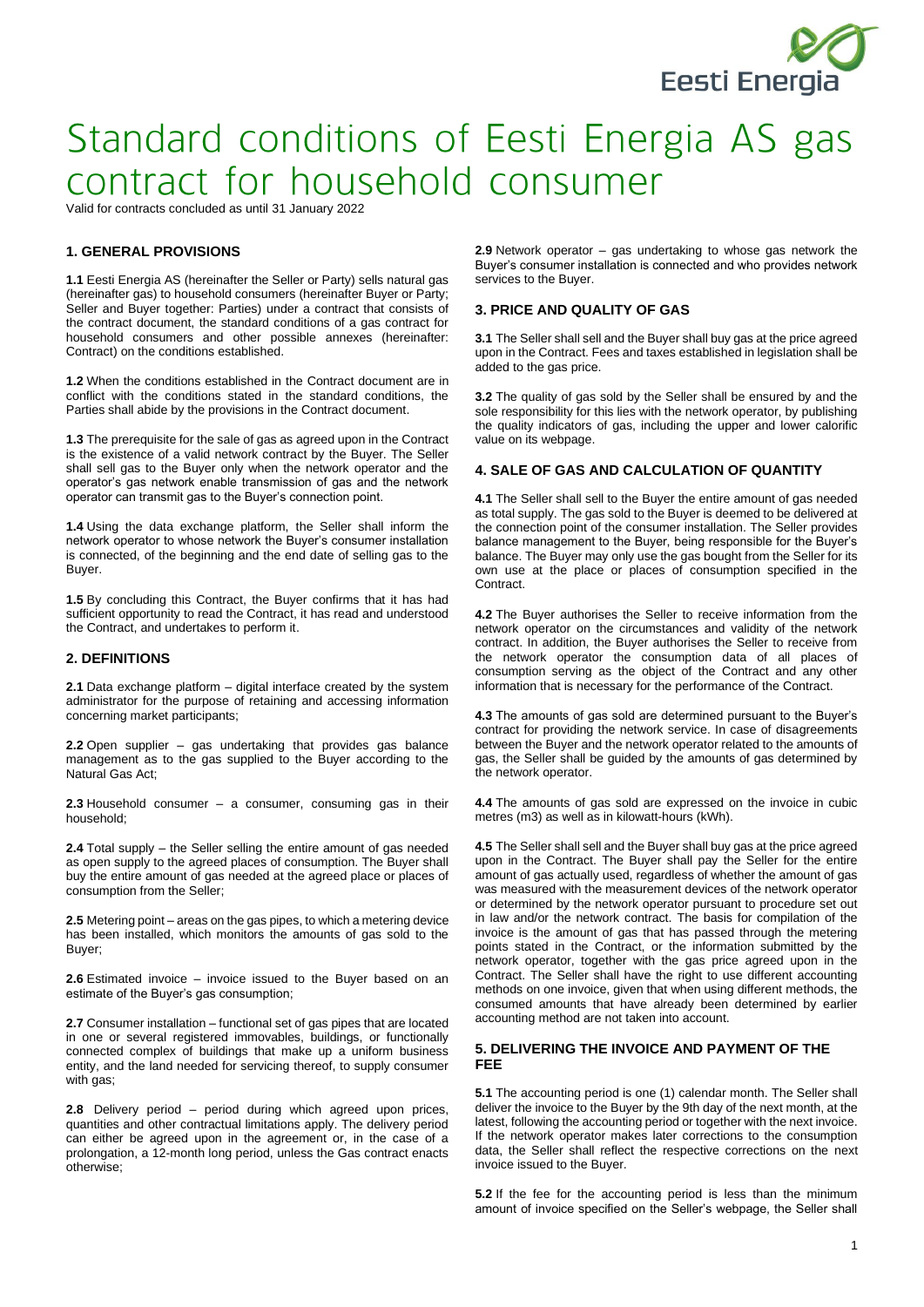

Valid for contracts concluded as until 31 January 2022

be entitled not to deliver an invoice to the Buyer and add the said amount to the next invoice to be issued.

**5.3** The Seller issues the invoice to the Buyer, pursuant to the Buyer's request, either on paper or electronically.

**5.4** If the Seller represents the network operator in the settlement of network services, the Seller shall deliver to the Buyer an invoice for both gas and network services, highlighting on the invoice separately, the fee for gas and the fee for network service.

**5.5** The Buyer shall pay the Seller for the gas consumed and all other contractual fees by the payment date stated on the invoices to the designated bank account, stating the reference number of the invoice. Generally, the payment term of the invoice is 14 (fourteen) days as of preparing the invoice, unless otherwise agreed. The fees listed on an invoice shall be deemed paid at the date on which they are received in the Seller's bank account designated on the invoice.

**5.6** The Buyer is entitled to make prepayments. No interest is calculated or paid on the prepayment. Upon termination of the Contract, if there are no arrears towards the Seller, or at any other time upon the Buyer's request and if there are no arrears towards the Seller, the Seller shall return to the Buyer the prepayment paid by the same within 2 (two) working days as of the receipt of the request submitted by the Buyer.

**5.7** If the Buyer has not received an invoice from the Seller pursuant to the conditions and by the deadline stated in the Contract, considering the reasonable time necessary for sending it, the Buyer shall notify the Seller immediately thereof.

**5.8** The Parties have agreed that if the Seller has not received a notice from the Buyer by the 20th (twentieth) day of the current month that the Buyer has not received the invoice for the previous accounting period, the Buyer shall be deemed to have received the invoice in time and not have any claims as to the data presented therein.

**5.9** If a component of the gas fee is month-based fee and the accounting period is longer or shorter than one calendar month, the Buyer shall pay the fee pursuant to the days in the accounting period, whereas the daily fee is found by dividing the month-based fee by 30 (thirty). A month-based fee is added to the invoice for each month, regardless of whether or not the Seller uses the right to issue the invoice pursuant to clause 5.2.

**5.10** If the Buyer of gas, who is a legal person, terminates a fixed-term Contract prematurely, or if the Seller terminates the Contract prematurely due to the violation thereof by the Buyer, the Seller shall have the right to demand from a Buyer, who is a legal person, a fee for the premature termination of the Contract. The fee shall be 20% of the product of the estimated consumption in the months remaining until the end of the Contract and the price agreed in the Contract. The basis for estimated consumption is the consumption of gas at the Buyer's place of consumption in the last 12 months, or if the consumption period is shorter, consumption for the 12 months, estimated on the basis thereof. In case of a combined package, the basis for calculation shall be the fixed price and the fee is subject to collection within the extent of the proportion of the amount calculated with the fixed price agreed in the Contract.

**5.11** If the Buyer does not agree with the invoice issued by the Seller or agrees only partially, the Buyer shall notify the Seller thereof at least in a format which can be reproduced in writing, immediately after the receipt of the invoice, adding an explanation as to the disagreement. In the event of partial agreement, the Buyer shall pay for the part as to which they agree with the invoice. The Seller shall check the Buyer's

statement and notify the Buyer of the results of the check within 10 (ten) days after the receipt of the Buyer's notification. If the Buyer's objection is justified, the invoice shall be corrected and the paid amount will be left as prepayment or, at the request of the Buyer, returned according to clause 5.6. If the Buyer's statement was not justified, the Buyer shall pay the invoice together with the accumulated penalty for late payment.

**5.12** If, in addition to the principal monetary obligation, the Buyer also has to pay a penalty for late payment (including interest), and other fees, first the expenses incurred shall be settled from the debt, followed by contractual penalty, penalty for delay, interests, other fees, and finally the principal monetary obligation. Fees that fall due earlier shall be settled before the fees that fall due later.

**5.13** If the Buyer has concluded with the Seller several contracts for the sale of goods and/or provision of services and the Buyer has not specified in the explanation when making the payment, which contract is covered with the payment, the Seller shall decide pursuant to the order of fulfilling the obligations specified in clause 5.12, the contract, the obligation of which is covered by the payment.

### **6. DEPOSIT AND PREPAYMENT**

**6.1** The Seller is entitled to demand from the Buyer a prepayment and/or deposit, if:

**6.1.1** The Buyer has within the last 12 (twelve) months delayed payment of the fee more than 10 (ten) days and more than 3 (three) times;

**6.1.2** The Seller has reasonable doubts about the solvency of the Buyer.

**6.2** The amount of deposit may not exceed the fee for 2 (two) accounting periods that has been determined based on the consumption of the last 12 (twelve) months, or, in case of absence of such data, on the consumption of a similar place of consumption in the last 12 (twelve) months.

**6.3** The amount of prepayment may not exceed the fee for 2 (two) accounting periods that has been determined based on the consumption of the last 12 (twelve) months, or, in case of absence of such data, on the consumption of a similar place of consumption in the last 12 (twelve) months.

**6.4** No interest is calculated or paid on the prepayment and deposit paid under clause 6.1. The deposit shall be subject to interest, which shall be calculated and rendered pursuant to the deposit agreement. The Seller is entitled to keep the deposit until the end of the Contract; however, if the Buyer duly performs its contractual obligations, the Seller shall return the deposit within 12 (months), at the latest, after receipt of the deposit. If upon termination of the Contract the Buyer has outstanding commitments towards the Seller, the Seller shall cover the said commitments on the account of the deposit and/or prepayment and/or within the prepayment and/or deposit; in addition, commitments not satisfied on the account of the deposit and/or prepayment shall be fulfilled by the Buyer. If upon termination of the Contract the Buyer does not have any commitments towards the Seller, the Seller shall return the deposit to the Buyer within 30 (thirty) days as of termination of the Contract.

**6.5** More specific conditions concerning the prepayment and deposit shall be stipulated in a prepayment and/or deposit arrangement to be signed between the Seller and the Buyer.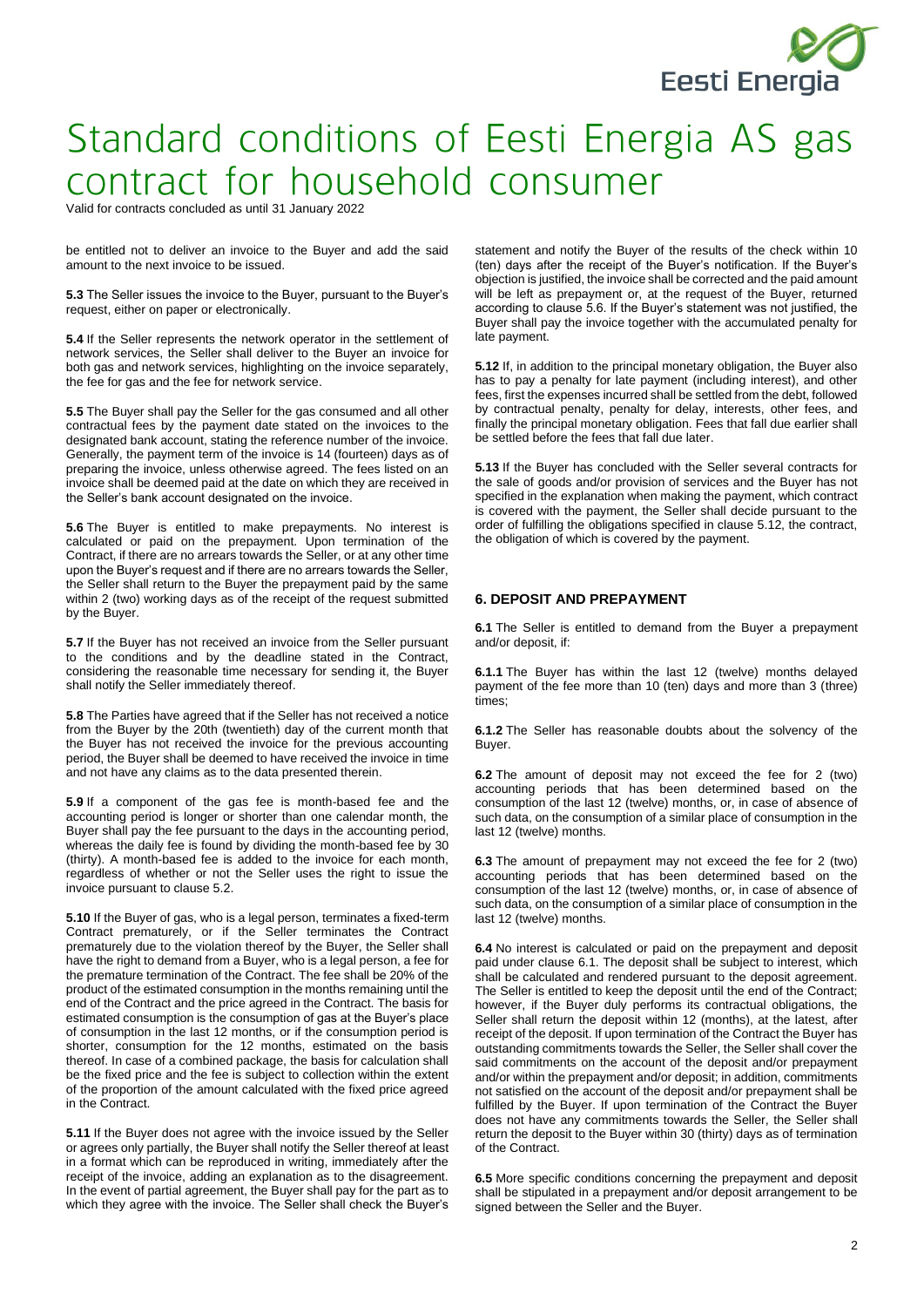

Valid for contracts concluded as until 31 January 2022

# **7. LIABILITY FOR VIOLATION OF OBLIGATIONS**

**7.1** The Parties shall be liable for undue performance or nonperformance of the contractual obligations (violation of obligations), including for activities of the persons they use in exercise of their rights and performance of their obligations or those who are allowed to do so.

**7.2** If a Party has breached the obligation due to force majeure, it shall not be liable for breaching its contractual or legal obligation. Force majeure is a circumstance that the Party could not have influence over and based on the principle of reasonableness, the Party could not have been expected to consider this circumstance, avoid it, or overcome the hindrance or its consequence upon conclusion of the Contract.

**7.3** A Party shall compensate the other Party for all direct material damage caused by its violation of obligations. Loss of profit and nonpatrimonial damage shall not be compensated.

**7.4** The Seller shall not be liable for the quality of the network service and interruptions in the supply of gas both in the consumer installations of the Buyer and the network operator, causing disturbances or breaks in the supply of gas to the Buyer. The quality and disturbances in the network service is not the subject of this Contract.

**7.5** If the Buyer fails to pay the invoice by the payment deadline, the Seller shall have the right to request from the Buyer, who is a consumer, a fine for delay in the amount of 0.066% per day on the unpaid principal debt until all fees are fully received, and from a Buyer who is a legal person 0.2%. Calculation of the fine for delay starts on the day following the payment deadline and ends at the date (included) of receipt of the fees.

**7.6** The Buyer is liable for the damage incurred by the Seller and/or third parties due to failure to perform the obligations stipulated in clauses 11.3 and/or 11.4.

**7.7** The Seller shall send to the Buyer, who is a consumer, the first reminder of an outstanding invoice free of charge. If the Buyer, who is a consumer, does not pay the invoice regardless of the first reminder, the Seller shall send the Buyer a second reminder at the price stipulated in the price list https://www.energia.ee/en/abiinfo

**7.8** If the Buyer has failed to perform the obligation, the Seller shall have the right to assign the claim and/or deliver it to a third party for collection. The Buyer is liable for compensation to the Seller and/or a third party for the costs incurred in connection with the collection.

**7.9** If the Buyer violates the agreement, the Seller shall be entitled to petition the network operator to cease the rendering of gas to the buyer.

# **8. TERM OF CONTRACT**

**8.1** The Contract shall enter into force upon the exchanging of expressions of will corresponding to the form of the Contract chosen by the Buyer and the Seller, or at the time stated in the Contract.

**8.2** The Seller shall start selling gas on the first date and at the time of the supply period agreed in the Contract. The term of the Contract is set out in the Contract document.

**8.3** A Buyer, who is a consumer, has a right to withdraw from the Contract within 14 (fourteen) days as of conclusion of the Contract, informing the Seller thereof in a manner stipulated in clause 11.1.

# **9. AMENDMENT OF THE CONTRACT**

**9.1** The Contract can be amended if agreed by the Parties, or on other grounds indicated in the Contract or in the law.

**9.2** The Seller has the right to unilaterally amend the standard conditions or to establish new standard conditions if it is required by amendments in the valid legislation or practices, substantial development of the respective field or goods, creating additional or improved opportunities for the Buyers to use the goods or services, or by the need to specify the circumstances or business risks related to the sales of goods or provision of services.

**9.3** The Seller shall publish a respective notice on the amendment or establishment of new standard conditions on its webpage and shall inform the Buyer in the manner laid down in clause 11.1 at least one (1) month before the amendments or the new standard conditions enter into force. The new consolidated text of the standard conditions or the new standard conditions shall be published on the Seller's webpage.

**9.4** If the Buyer does not agree to the amendment of the standard conditions or the new standard conditions, the Buyer shall have the right to terminate the Contract by notifying the Seller in a manner stipulated in clause 11.1 within one (1) month from publication of the notification of entry into force of the amendments or new standard conditions. Termination of the Contract does not release the Buyer from the obligation to perform the obligations arising from the Contract until its termination, whereas the former standard conditions shall apply to the Buyer upon performance of such obligations.

**9.5** If the Buyer does not terminate the Contract within one month from entry into force of the amendment of the standard conditions or the new standard conditions, the Buyer is deemed to have agreed to the new standard conditions and does not have any claims against the Seller in relation to these. The amended or new standard conditions shall become an integral part of the Contract from the date of entry into force and shall be binding on the Parties. The earlier standard conditions or the provisions thereof shall be deemed expired.

# **10. EXTENSION AND TERMINATION OF THE CONTRACT**

**10.1** The Seller has the right to submit a price quotation to the Buyer, at least one (1) month before the end of the validity term of the Contract, for a product package with a new supply period and with the same or similiar conditions. The Parties have agreed that if the Buyer fails to inform the Seller of its intention to end the Contract within 14 (fourteen) days, at the latest, before the end of the validity of the Contract or supply period, the Contract shall be extended for the new supply period under the conditions specified in the price quotation.

#### **10.2** The Contract ends:

**10.2.1** upon arrival of the final term, if the Buyer does not wish the extension of the Contract pursuant to clause 10.1;

**10.2.2** upon written agreement of the Parties;

**10.2.3** upon ordinary or extraordinary termination of the Contract due to reasons stated in the standard conditions and/or legislation on the basis of the application of one Party;

**10.2.4** upon expiry of the network contract.

**10.3** Pursuant to subsection 234 (3) of the Law of Obligations Act, the Buyer, who is a consumer, has the right to ordinarily cancel the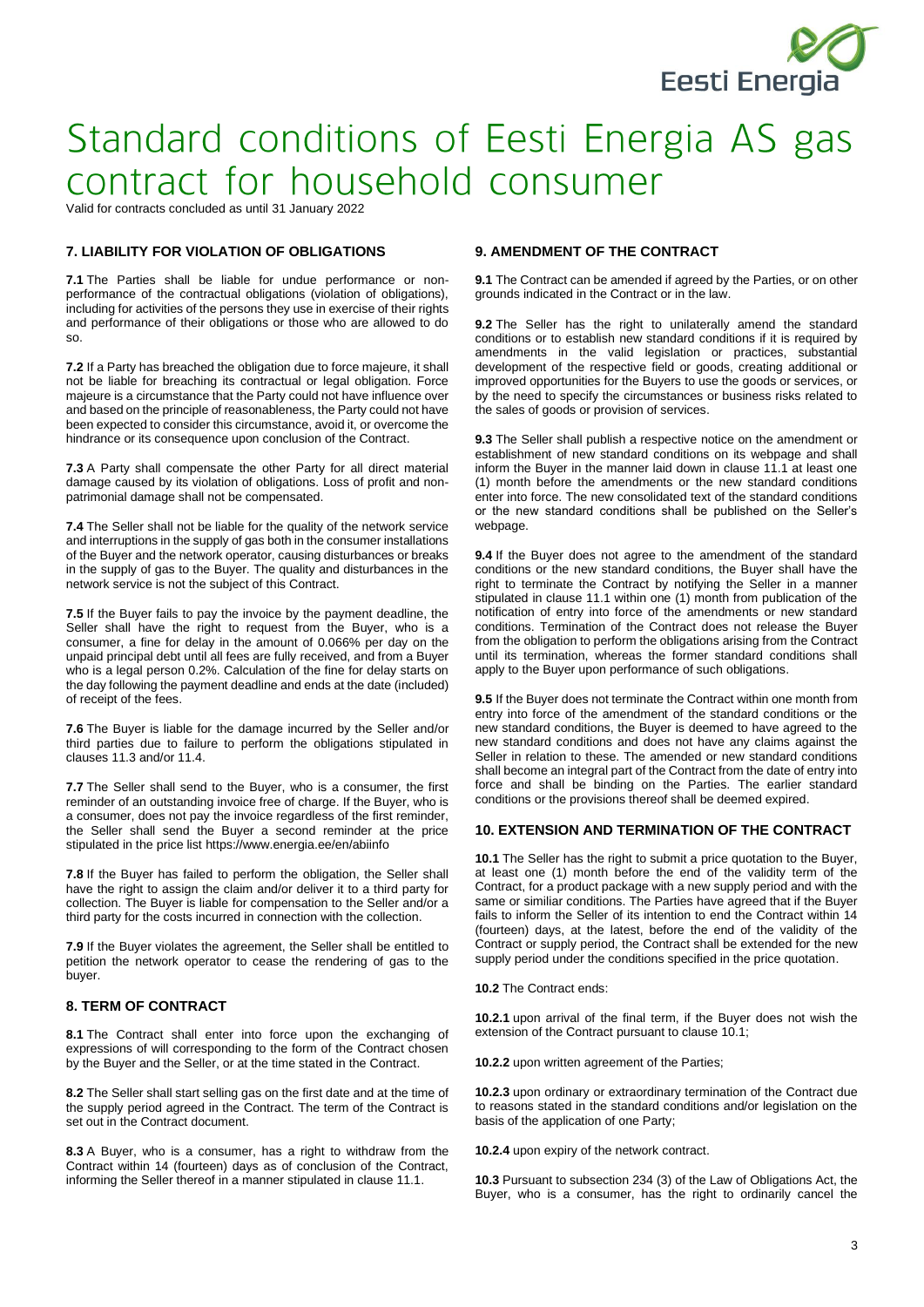

Valid for contracts concluded as until 31 January 2022

Contract, by notifying the Seller thereof in a manner set out in clause 11.1 at least one (1) month in advance.

**10.4** The Parties have the right to extraordinarily terminate the Contract due to material breach of Contract by the other Party and provided that the Party in breach has not eliminated the violation within the reasonable term given by the other Party, by notifying the other Party 14 (fourteen) days in advance thereof in a format which can be reproduced in writing. A material breach of Contract is deemed to be (including, but not limited to) the debt of the Buyer towards the Seller.

**10.5** In case of the death or liquidation of the Buyer the Contract shall transfer to the universal successor of the Buyer. After having learned of the death of the Buyer and provided that the universal successor has not registered the Contract in its name, the Seller shall terminate the Contract.

**10.6** Upon expiry of the Contract, the Seller shall stop selling gas to the Buyer. Upon expiry of the Contract in a situation where the Buyer's network connection is not cut off and consumption continues, the Buyer shall no longer use the gas sold by the Seller under the Contract.

**10.7** Upon expiry of the Contract for any reason, the provisions that by their nature establish the rights and commitments after the expiry of the Contract, shall also be applied after the expiry of the Contract.

**10.8** The Buyer has the right to ordinarily terminate the Contract due to replacement of the gas seller by giving an advanced notice of 14 (fourteen) days, provided that all contractual obligations of the Buyer have been duly fulfilled. The seller shall be understood to have been changed on the first day of the new balance sheet period. The Buyer shall not incur any costs in connection with the replacement of the gas seller.

**10.9** The Seller shall notify the network operator of termination of the Contract within 14 (fourteen) days of receiving the notification stated in clause 10.8, via the data exchange platform.

**10.10** In the event of termination of the Contract, the Buyer or the network operator shall send to the Seller the meter reading as at the date of termination of sale within 7 (seven) days from the date of termination. If the Buyer or network operator do not send to the Seller the meter reading of the day of ending the sale within 7 (seven) days, the Seller shall deliver to the Buyer an estimated invoice. The basis for estimated consumption is the consumption of gas at the Buyer's place of consumption in the last 12 (twelve) months, or if the consumption period is shorter, consumption for the 12 (twelve) months, estimated on the basis thereof.

**10.11** Upon termination of the Contract, the Seller shall deliver to the Buyer a final invoice. The Buyer shall pay all fees arising from the expiry of the Contract by the date indicated on the final invoice.

# **11. NOTICES**

**11.1** Notifications, consents, approvals, and other expressions of will shall be deemed submitted and received according to the Contract when the respective expression of will has been submitted to the other Party in an oral or written form, or in a format which can be reproduced in writing or electronically, to the contact details stated in the Contract, unless a different form is agreed upon in the Contract for submitting the expression of will. An oral expression of will shall be deemed submitted when the Seller has recorded it. The Seller may also express its will on an invoice.

**11.2** The Seller shall inform the Buyer of changes in the contact data stipulated in the Contract via the webpage and at least one nation-wide daily newspaper.

**11.3** The Buyer shall inform the Seller immediately of changes in its contact data related to the Contract. The Buyer can change its contact data in the self-service section of the Seller's webpage, presenting to the Seller an application in a format which can be reproduced in writing at the Seller's contact address as well as by phone, calling the phone number notified by the Seller on its webpage, the calls to which the Seller shall record. In this case the contact data is deemed to have been amended within 5 (five) days, at the latest, as of receipt of the respective application by the Seller.

**11.4** The Parties shall notify each other immediately of all circumstances preventing the performance of the Contract.

#### **12. PERSONAL DATA PROCESSING**

**12.1** The Seller ensures the protection and processing of the Buyer's personal data pursuant to the procedure stipulated in the standard conditions, in compliance with legislation and the principles of "Processing Customer Data", published on the webpage of the Seller.

**12.2** The responsible processor of the Buyer's personal data is Eesti Energia AS (registry code 10421629, located at Lelle 22, Tallinn 11318) and the authorised processors of the Seller. The names of authorised processors and their contact data are available on the Seller's webpage.

**12.3** The Seller processes the personal data of the Buyer and its representative for the following purposes:

**12.3.1** The Buyer's personal data, including the Buyer's name, personal ID code, date of birth, personal identity document data, address, gas consumption volume and cost, debt obligations and contact data forwarded by the Buyer to the Seller about the Buyer or the persons authorised by the same (i.e. the phone numbers, addresses, e-mail addresses, etc.) are used for the identification and servicing of the Buyer or its representative, for forwarding invoices and information to the Buyer, and for other notifications and operations necessary for the performance of or securing the performance of the Contract;

**12.3.2** The Buyer's personal data and information about the use of services rendered by the Seller are used for marketing purposes or for conducting customer satisfaction surveys. The aim of using the Buyer's data for marketing purposes is the development of new services and offers that better correspond to the Buyer's needs and the preparation of personal marketing offers to the Buyer and the sending of these to the Buyer by using their contact data (including electronic contact data). The Seller may also forward the data, for marketing purposes, to other partners, the names and contact addresses of which are available on the Seller's webpage;

**12.3.3** In case of payment default, the Seller shall forward the Buyer's data (name, personal identification code, contact data, communication language, information on debt) to its cooperation partners, whose names and contact addresses are available on the Seller's webpage and who shall disclose the data in order to enable third parties to assess the Buyer's creditworthiness or obtain information for similar purposes. When processing the said personal data, the Seller undertakes to follow the requirements established in the Personal Data Protection Act.

**12.4** If it does not proceed from legislation that the Seller has the right to process the respective data under the legislation and without the